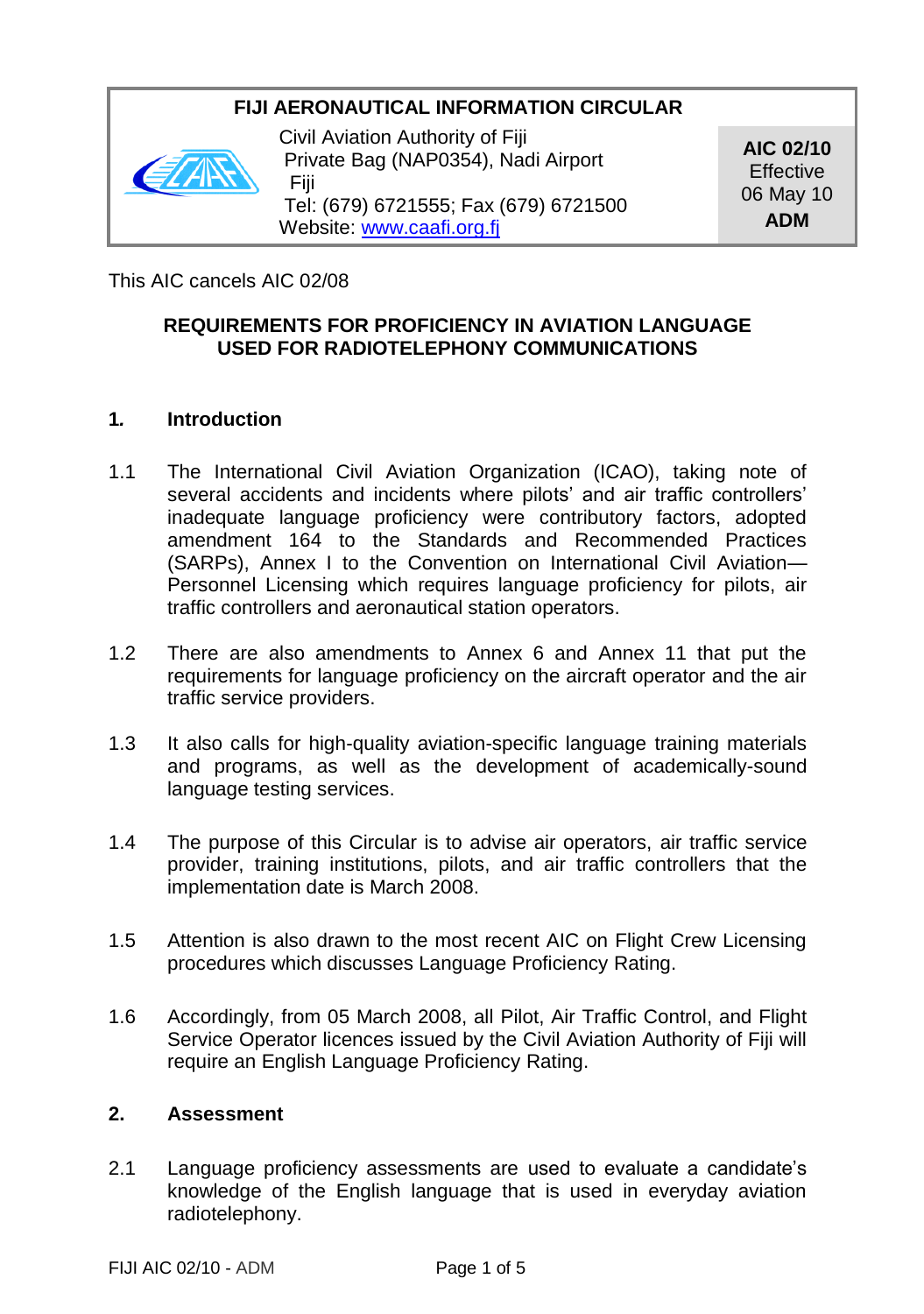- 2.2 The assessment is set in a broad aviation-related context, in which applicants are expected to be able to explain common and less common aviation-related tasks. The language proficiency assessment is not a test of theoretical knowledge. It is an assessment that requires an applicant to demonstrate their ability to communicate in an aviation context.
- 2.3 The assessment, using an approved test instrument, will be administered by the organization employing the licence holder. The test instrument scale for language proficiency has been recommended by ICAO.
- 2.4 Personnel shall be required to demonstrate at least ICAO operational Level 4 language proficiency in the use of both ICAO phraseologies and plain language by 5th March 2008.

## **3. Regulatory stance and requirements**

- 3.1 The Authority is responsible for aviation personnel licensing in the Fiji. Its role is to establish and promulgate the process that ensures the operators and service providers will comply with the requirements of ICAO Annexes 1, 6 and 11 and Doc 9835 on language proficiency and the testing protocol.
- 3.2 The Authority will approve and oversight the language testing agencies conducting the assessment, and issue an endorsement to the licence on advice from the assessing body.

## **Appendix 1 attached.**

Note: The Operational Level (Level 4) is the minimum required proficiency level for radiotelephony communication. Levels 1 through 3 describe Pre-elementary, Elementary, and Pre-operational levels of language proficiency, respectively, all of which describe a level of proficiency below the ICAO language proficiency requirement. Levels 5 and 6 describe Extended and Expert levels, at levels of proficiency more advanced than the minimum required Standard. As a whole, the scale will serve as benchmarks for training and testing, and in assisting candidates to attain the ICAO Operational Level (Level 4)

The language proficiency of aeroplane, airship, helicopter and powered-lift pilots, air traffic controllers and aeronautical station operators who demonstrate proficiency below the Expert Level (Level 6) shall be formally evaluated at intervals in accordance with an individual's demonstrated proficiency level, as follows:

- (a) those demonstrating language proficiency at the Operational Level (Level 4) should be evaluated at least once every three years; and
- (b) those demonstrating language proficiency at the Extended Level (Level 5) should be evaluated at least once every six years.

Anyone wishing further or full details of these requirements should email their request to [standards@caaf.org.fj.](mailto:standards@caaf.org.fj)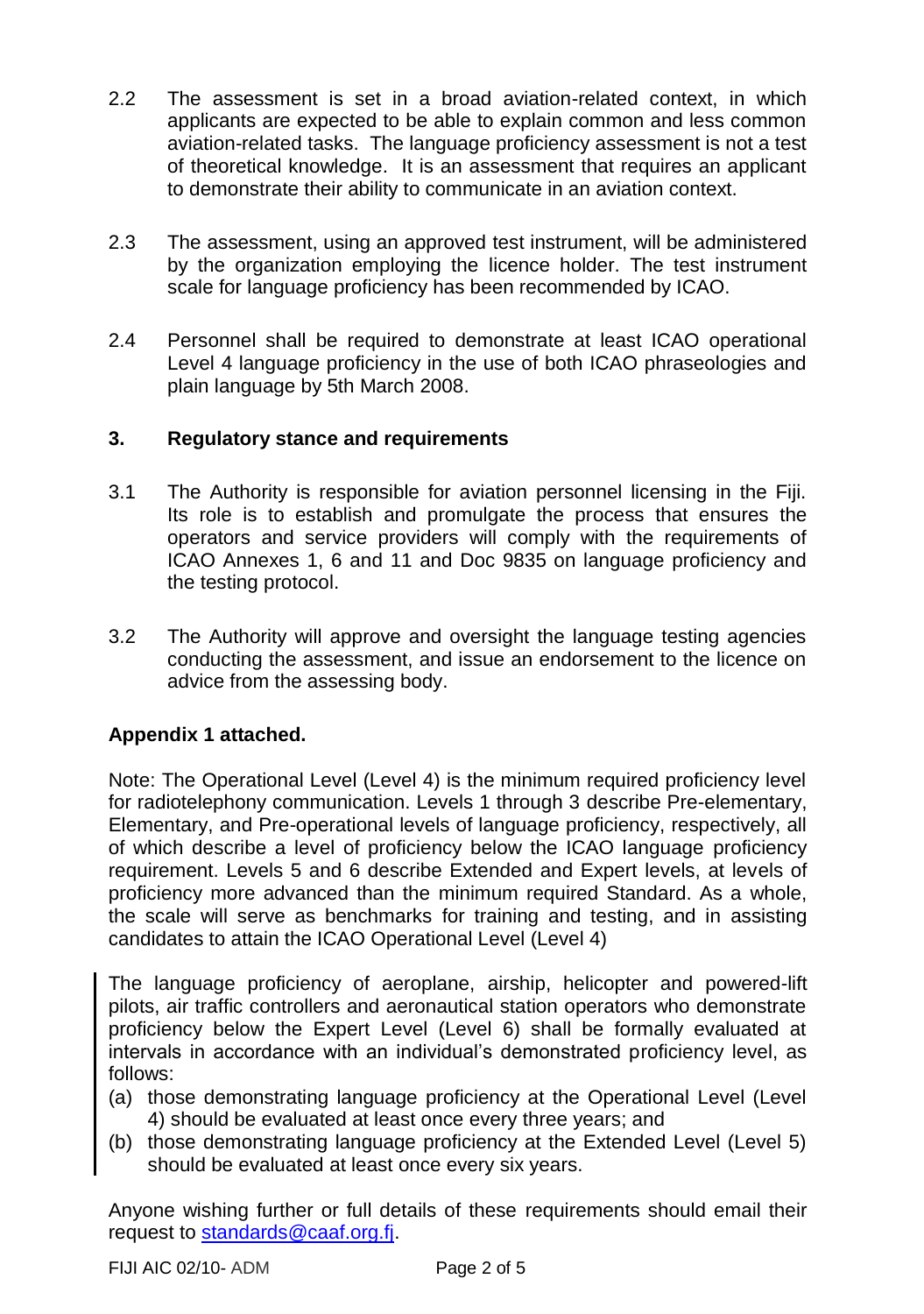## **Appendix 1: TEST INSTRUMENT SCALE FOR LANGUAGE PROFICIENCY RATING**

| <b>PRONUNCIATION - Assumes a dialect and or accent intelligible to the</b> |  |  |  |  |
|----------------------------------------------------------------------------|--|--|--|--|
| aeronautical community                                                     |  |  |  |  |

| Level                    | <b>Description</b>                                                                                                                                                             |
|--------------------------|--------------------------------------------------------------------------------------------------------------------------------------------------------------------------------|
| Expert<br>6              | Pronunciation, stress, rhythm, and intonation, though possibly<br>influenced by the first language or regional variation, almost<br>never interfere with ease of understanding |
| Extended<br>5            | Pronunciation, stress, rhythm, and intonation, though<br>influenced by the first language or regional variation, rarely<br>interfere with ease of understanding                |
| Operational              | Pronunciation, stress, rhythm, and intonation are influenced by<br>the first language or regional variation, but only sometimes<br>interfere with ease of understanding        |
| Pre-<br>operational<br>з | Pronunciation, stress, rhythm, and intonation are influenced by<br>the first language or regional variation, and frequently interfere<br>with ease of understanding            |
| Elementary               | Pronunciation, stress, rhythm, and intonation, are heavily<br>influenced by the first language or regional variation and<br>usually interfere with ease of understanding       |
| Pre-elementary           | Performs at a level below the Elementary level                                                                                                                                 |

#### **STRUCTURE –** *Relevant grammatical structures and sentence patterns are determined by language functions appropriate to the task*

| Level            | <b>Description</b>                                                                                                                                                                                                |
|------------------|-------------------------------------------------------------------------------------------------------------------------------------------------------------------------------------------------------------------|
| Expert<br>ჩ      | Both basic and complex grammatical structures and sentence<br>patterns are consistently well controlled                                                                                                           |
| Extended<br>5    | Basic grammatical structures and sentence<br>patterns<br>are<br>consistently well controlled. Complex structures are attempted<br>but with errors which sometimes interfere with meaning                          |
| Operational<br>4 | Basic grammatical structures and sentence patterns are used<br>creatively and are well controlled. Errors may occur, particularly<br>in unusual or unexpected circumstances, but rarely interfere with<br>meaning |
| Pre-operational  | Basic grammatical structures and sentence patterns associated<br>with predictable situations are not always well controlled. Errors<br>frequently interfere with meaning                                          |
| Elementary<br>2  | Shows only limited control of a few simple<br>memorised<br>grammatical structures and sentence patterns                                                                                                           |
| Pre-elementary   | Performs at a level below the Elementary level                                                                                                                                                                    |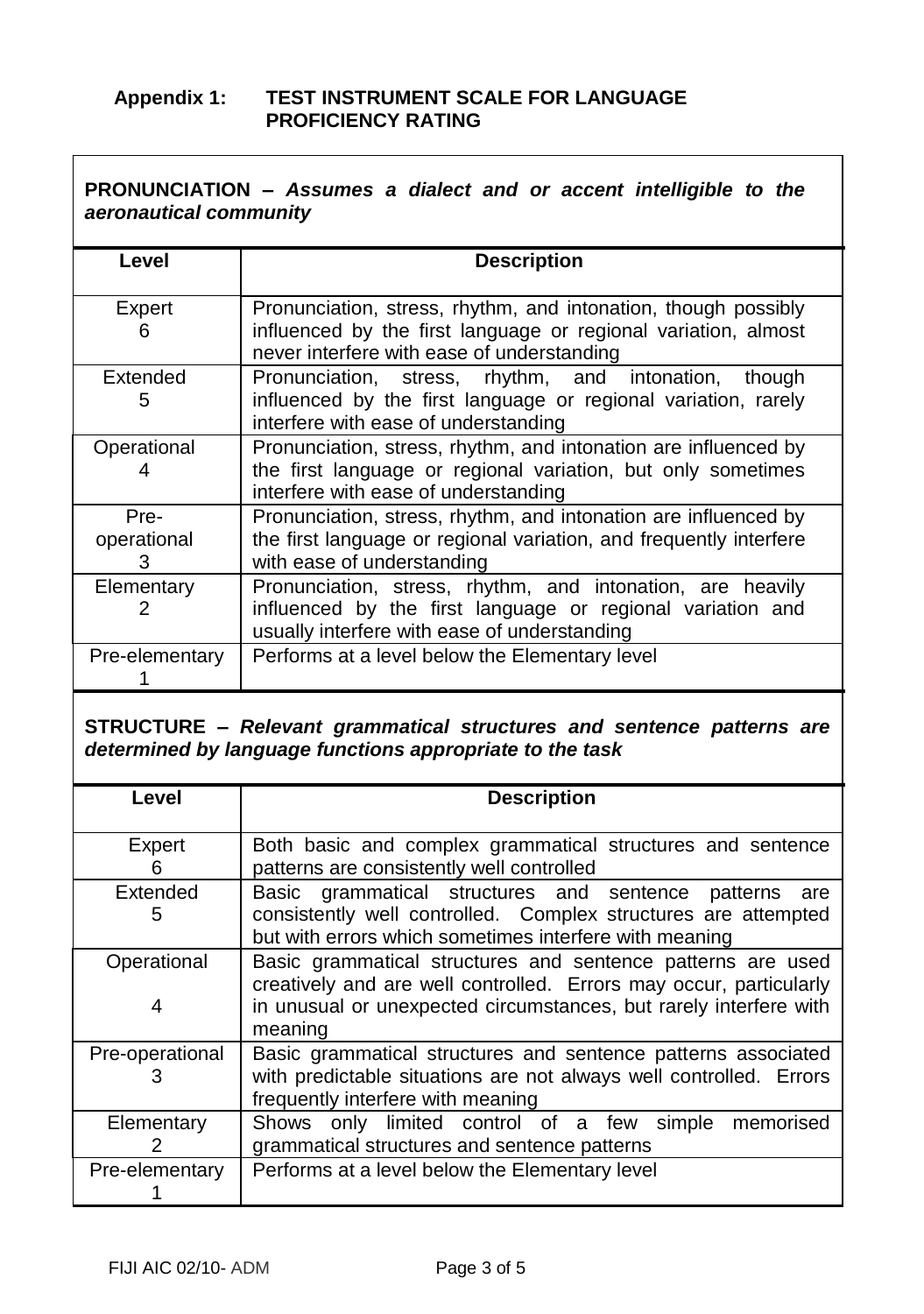| <b>VOCABULARY-</b>   |                                                                                                                                                                                                                                                           |
|----------------------|-----------------------------------------------------------------------------------------------------------------------------------------------------------------------------------------------------------------------------------------------------------|
| Level                | <b>Description</b>                                                                                                                                                                                                                                        |
| Expert<br>6          | Vocabulary range and accuracy are sufficient to communicate<br>effectively on a wide variety of familiar and unfamiliar topics.<br>Vocabulary is idiomatic, nuanced, and sensitive to register.                                                           |
| Extended<br>5        | Vocabulary range and accuracy are sufficient to communicate<br>effectively on common, concrete, or work-related topics.<br>Paraphrases consistently and successfully. Vocabulary is<br>sometimes idiomatic.                                               |
| Operational<br>4     | Vocabulary range and accuracy are usually sufficient to<br>communicate effectively on common, concrete, or work-related<br>topics. Can often paraphrase successfully when lacking<br>vocabulary in unusual or unexpected circumstances                    |
| Pre-operational<br>з | Vocabulary range and accuracy are often sufficient to<br>communicate on common, concrete, or work-related topics, but<br>range is limited and the word choice often inappropriate. Is often<br>unable to paraphrase successfully when lacking vocabulary. |
| Elementary           | Limited vocabulary range consisting only of isolated words and<br>memorised phrases                                                                                                                                                                       |
| Pre-elementary       | Performs at a level below the Elementary level                                                                                                                                                                                                            |

# **FLUENCY -**

| Level                | <b>Description</b>                                                                                                                                                                                                                                                                                                                |
|----------------------|-----------------------------------------------------------------------------------------------------------------------------------------------------------------------------------------------------------------------------------------------------------------------------------------------------------------------------------|
| Expert<br>6          | Able to speak at length with a natural, effortless flow. Varies<br>speech flow for stylistic effect, e.g. to emphasise a point. Uses<br>appropriate discourse markers and connectors spontaneously.                                                                                                                               |
| Extended<br>5        | Able to speak at length with relative ease on familiar topics but<br>may not vary speech flow as a stylistic device. Can make use of<br>appropriate discourse markers or connectors.                                                                                                                                              |
| Operational          | Produces stretches of language at an appropriate tempo. There<br>may be occasional loss of fluency on transition from rehearsed<br>or formulaic speech to spontaneous interaction, but this does not<br>prevent effective communication. Can make limited use of<br>discourse markers or connectors. Fillers are not distracting. |
| Pre-operational<br>з | Produces stretches of language, but phrasing and pausing are<br>often inappropriate. Hesitations or slowness in language<br>processing may prevent effective communication. Fillers are<br>sometimes distracting.                                                                                                                 |
| Elementary<br>2      | Can produce very short, isolated, memorised utterances with<br>frequent pausing and a distracting use of fillers to search for<br>expressions and to articulate less familiar words.                                                                                                                                              |
| Pre-elementary       | Performs at a level below the Elementary level                                                                                                                                                                                                                                                                                    |